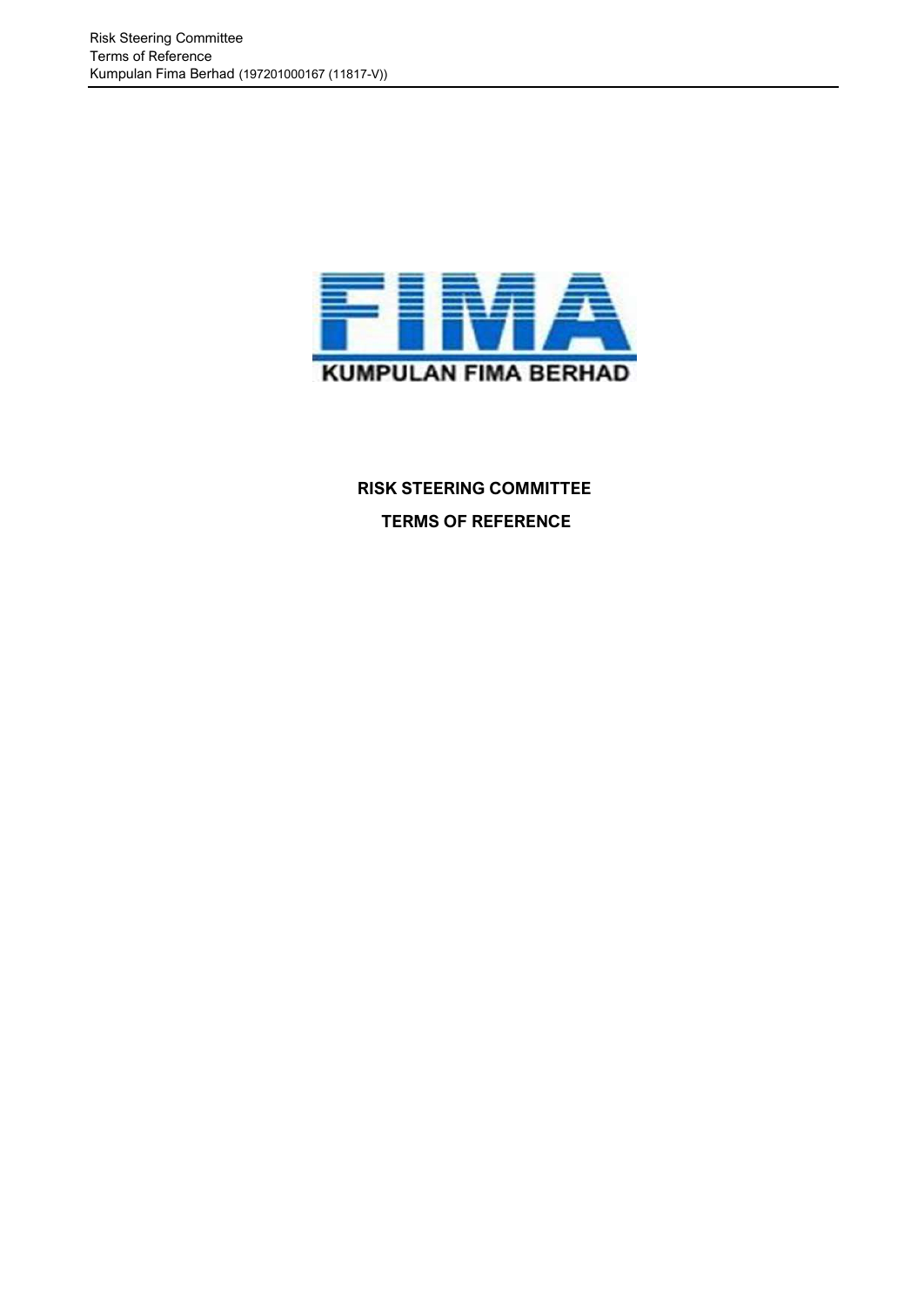# **TABLE OF CONTENTS**

|    |              | Page           |
|----|--------------|----------------|
| 1. | Introduction | 1              |
| 2. | Composition  | 1              |
| 3. | Role         | $1 - 2$        |
| 4. | Authority    | $\overline{2}$ |
| 5. | Meetings     | $2 - 3$        |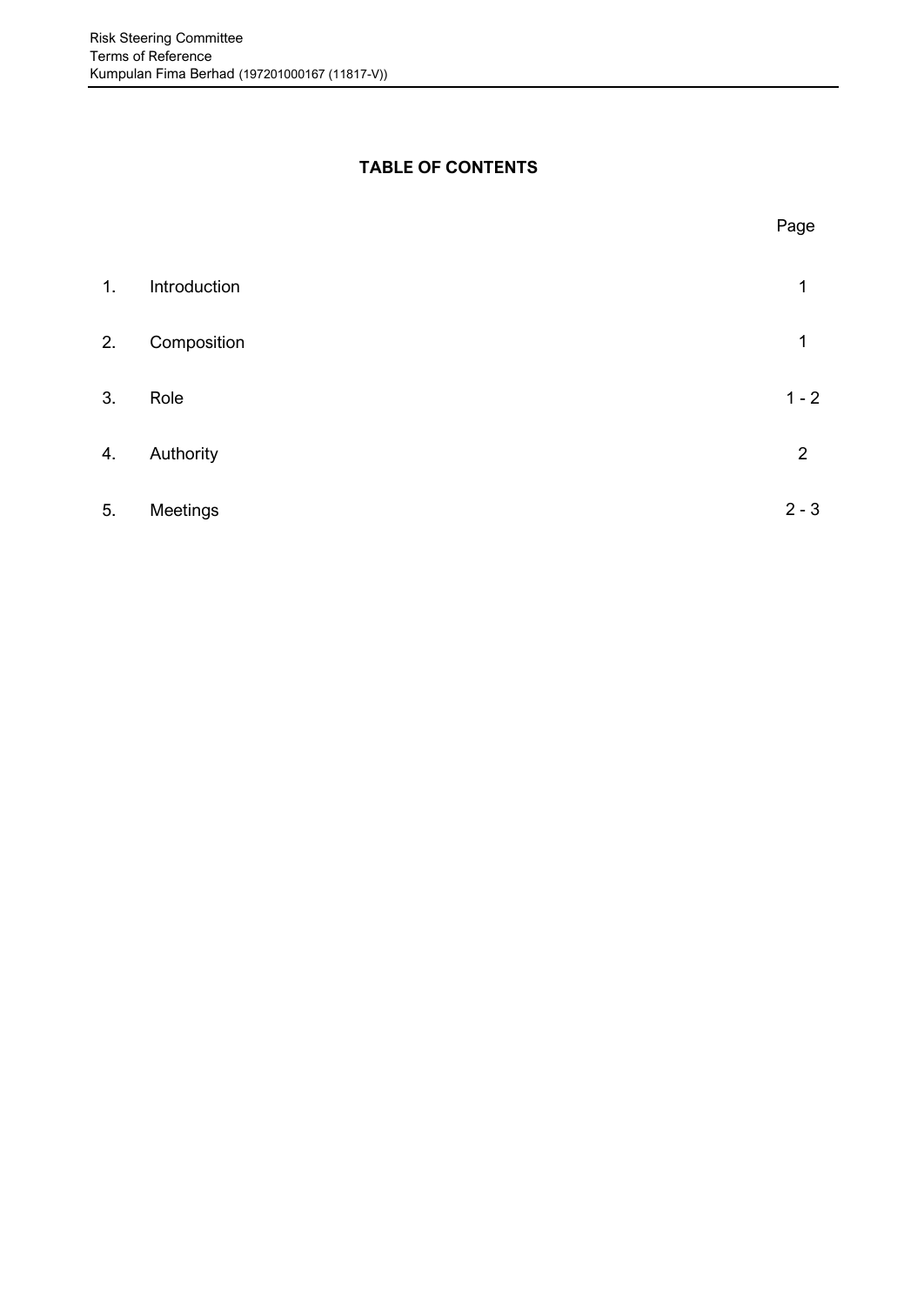# **1.0 INTRODUCTION**

Risk Steering Committee ("RSC") is a sub-committee of the Audit and Risk Committee ("ARC"). The RSC will assist the ARC in fulfilling its responsibilities for review and oversight of the Group's risk management and internal control framework as well as corporate responsibility and sustainability programs. These terms of reference sets out the role, scope and responsibilities of the RSC.

## **2.0 COMPOSITION**

- 2.1 The ARC shall be responsible for identifying and nominating for the approval of the Board any new appointments to the RSC. RSC shall consist of at least 3 members, comprising of at least 1 Director from Kumpulan Fima Berhad ("KFima") and Fima Corporation Berhad and at least 1 member of senior management.
- 2.2 The RSC Chairman must be elected among the committee members.
- 2.3 The term of office of the RSC members must be reviewed by the ARC at least once every 3 years.

## **3.0 ROLE**

3.1 The RSC shall carry out the following duties set out below:

#### **Internal Control and Risk Management**

- (a) oversee the enterprise risk management ("ERM") and internal control framework and policies and annual risk management plan of KFima and its subsidiaries ("Group"). In doing this, the RSC is to identify the Group's level of risk tolerance and to actively identify, assess and monitor key business risks of the Group including risk treatment/mitigation action plans for the business unit and control of key business risks.
- (b) review and discuss with management, and to consult with the ARC, as applicable, regarding the Group's risk governance structure, risk assessment and ERM practices and guidelines, policies and processes.
- (c) deliver reports on risk management and risk assessment to the ARC or to the Board.
- (d) review and discuss with management the Group's sustainability and safety programs and implementation thereof.
- (e) report to the ARC on risk topics as the RSC deems appropriate from time to time.
- (f) with respect to the Group's safety, environmental, social and governance responsibility.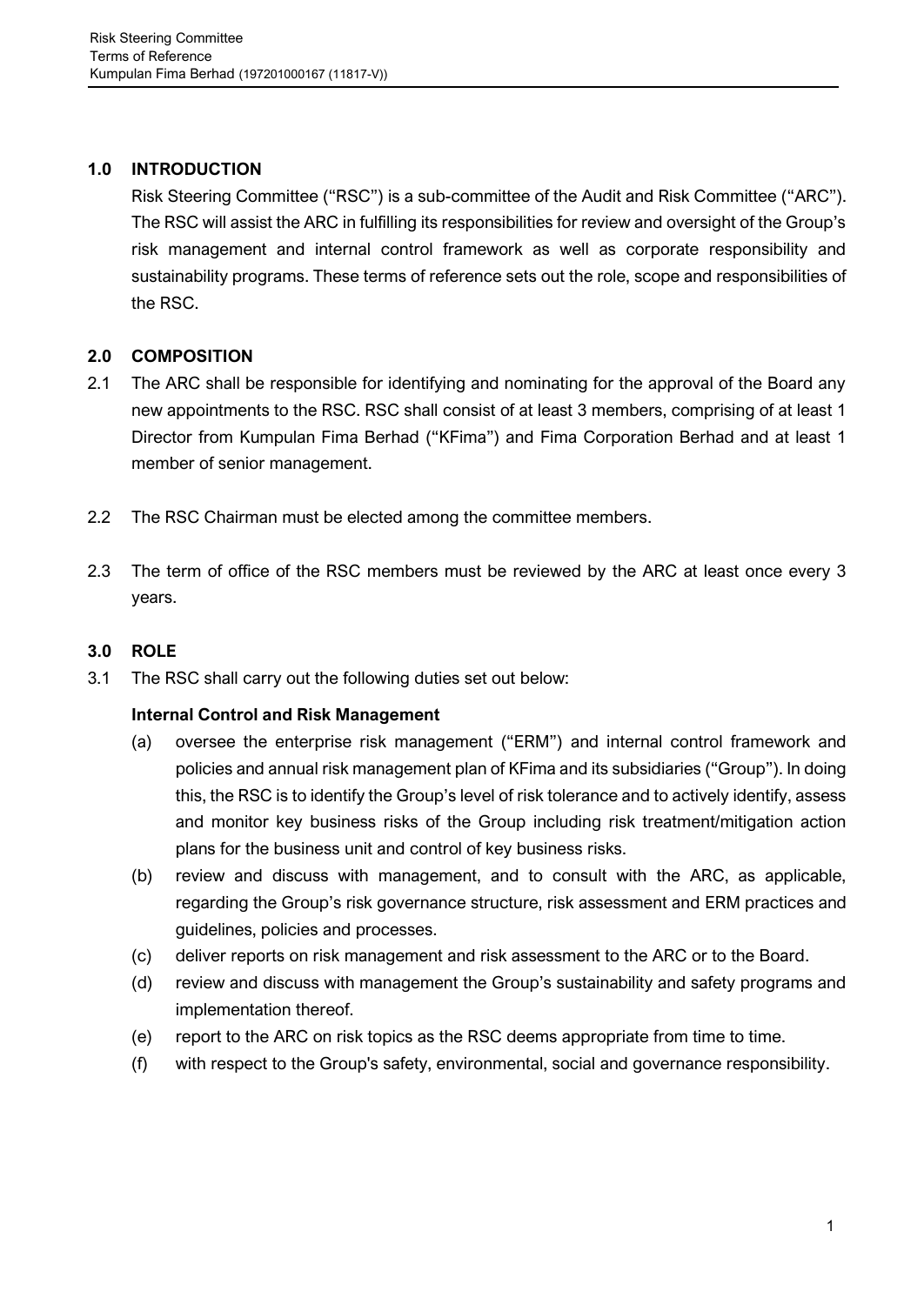## **Anti-Bribery and Whistle-blowing**

- (a) review and monitor the Group's policies and procedures for detecting, reporting and preventing breaches of conduct, whistle-blowing and bribery and corruption. This include requiring the RSC to regularly update the ARC on areas where suspected bribery attempts commonly occur in, and receiving summary of payments made by the Group in relation to the key bribery risk areas, as reviewed by the Chief Financial Officer.
- (b) heighten risk and anti-bribery awareness culture in the Group's business processes.

## **Sustainability**

- (a) review the Group's sustainability goals, agendas and values as part of the Group's ERM framework, scope and strategy to promote greater awareness on sustainability.
- (b) review and provide input regarding the management of current and emerging issues.
- (c) review the Group's social responsibility activities.
- 3.2 RMU is responsible in identifying, evaluating and mitigating the potential strategic, financial, regulatory, operational and emerging risks and updating the risk profiles and risk parameters indicating the current condition of each risk and mitigation plan and reporting the same to the RSC.
- 3.3 The RSC shall appoint a Risk Coordinator from amongst the management of the KFima Group who shall act as a central contact and guide for ERM related issues within the Group, including but not limited to:
	- (a) coordinating ERM routinely within the Group;
	- (b) facilitating and supervising the development and implementation of policy, procedures and strategies relating to ERM; and
	- (c) ERM training and communication.

# **4.0 AUTHORITY**

- 4.1 The RSC has the authority to:
	- (a) obtain independent professional or other advice in the fulfilment of its duties at the Company's cost.
	- (b) obtain such resources and information from the Group in the fulfilment of its duties as it may reasonably require.

#### **5.0 MEETINGS**

- 5.1 The RSC shall meet at least twice a year or at a frequency to be decided by the RSC.
- 5.2 Two members, present in person or by using any technology, shall constitute a quorum.